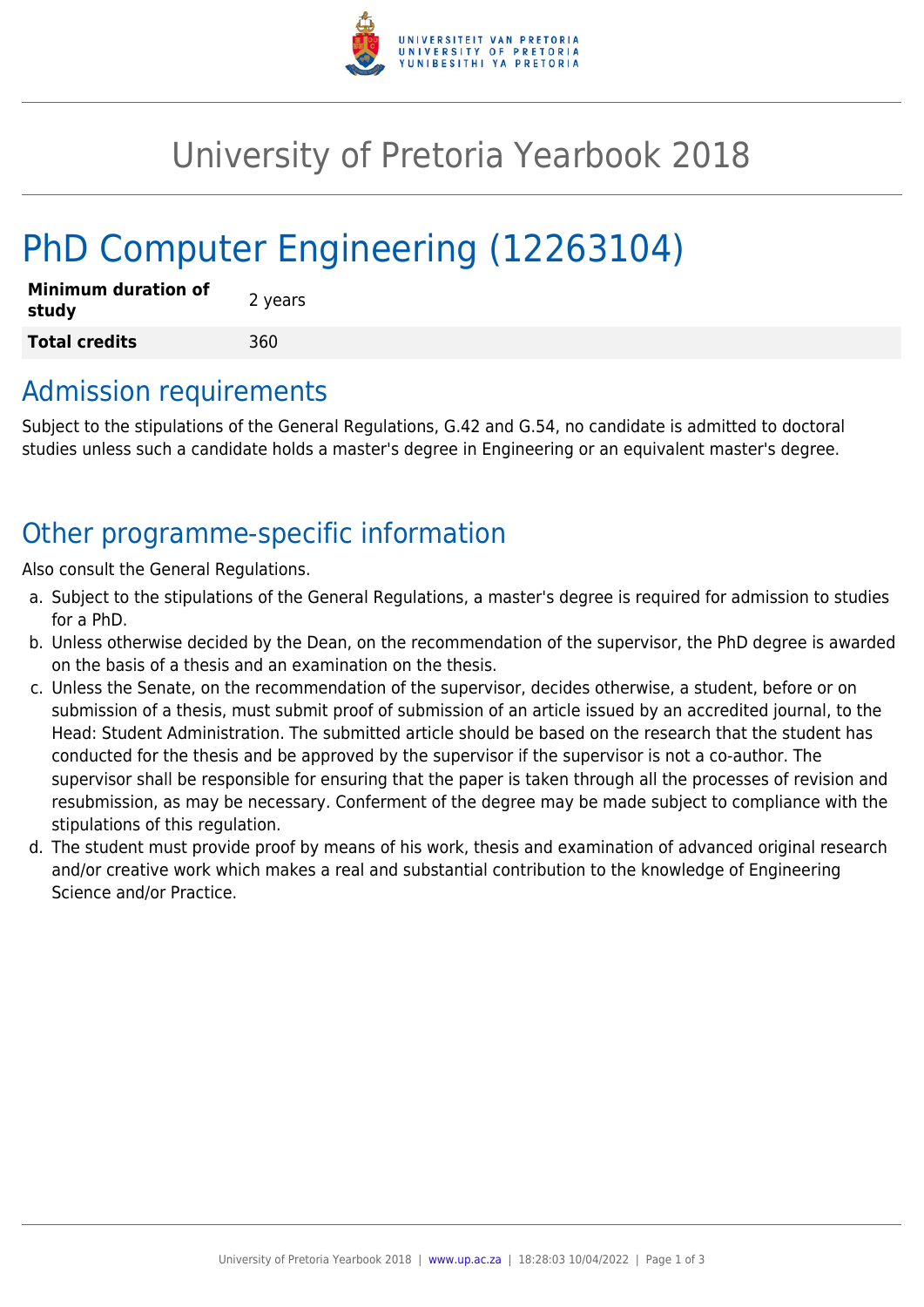

## Curriculum: Year 1

**Minimum credits: 360**

#### **Core modules**

[Thesis: Computer engineering 990](https://www.up.ac.za/faculty-of-education/yearbooks/2018/modules/view/ERI 990) (ERI 990) - Credits: 360.00